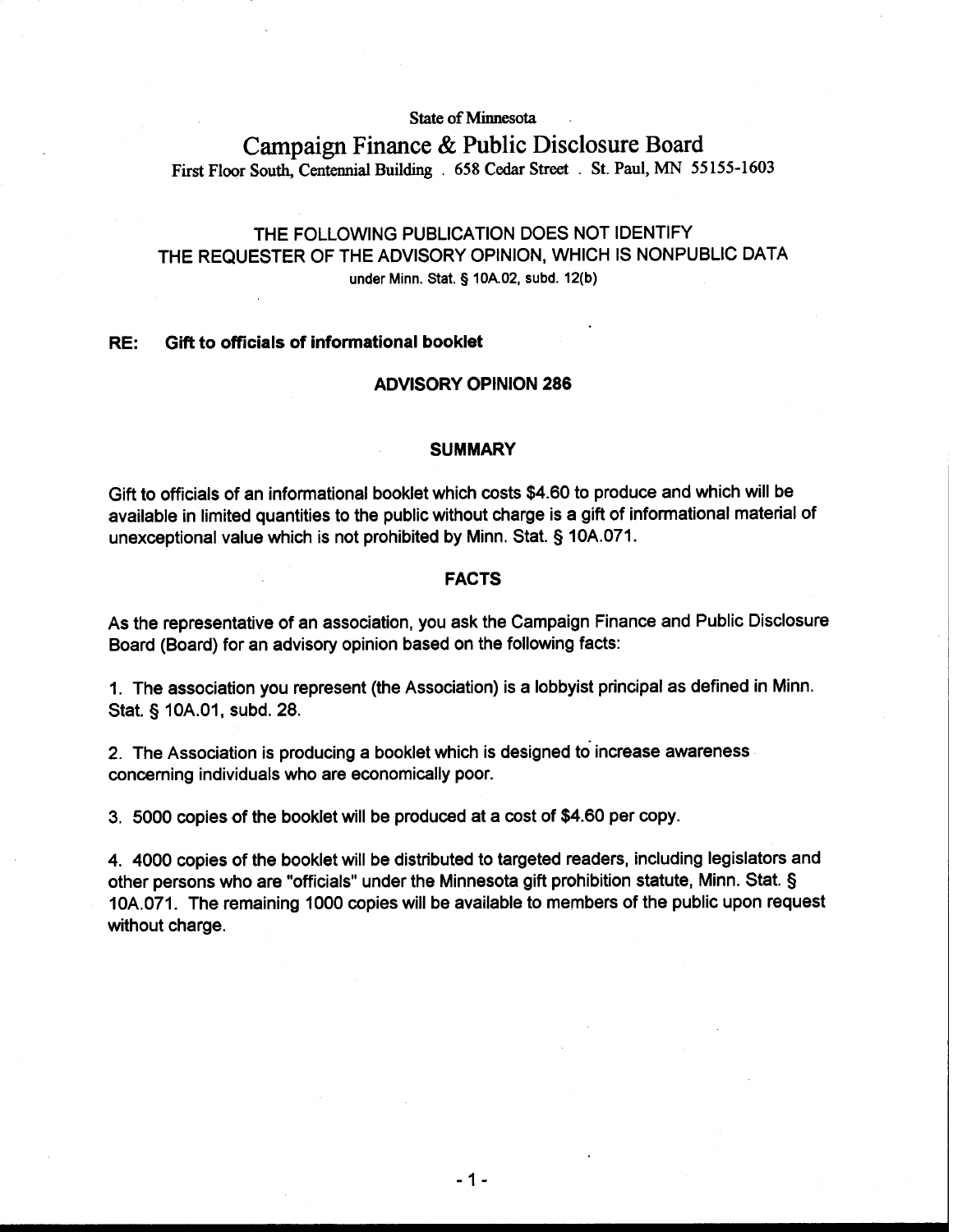#### **ISSUE**

Does Minn. Stat. § 10A.071 prohibit distribution of the described booklet to persons who are "officials" as defined in the statute?

## **OPINION**

No. The described booklet may be distributed under the exception to the general gift prohibition included in Minn. Stat. § 10A.071, subd. 3(a)(6), because it constitutes informational material of unexceptional value.

Your request indicates that you also intend to distribute the booklet to local officials. This advisory opinion applies only to the gift prohibition established in Minn. Stat. § 10A.071. The Board notes that gifts to local officials are also restricted by Minn. Stat. § 471.895, a statute not administered by the Board. You should consult your own legal advisors with respect to the effect of Minn. Stat. § 471.895 on the intended gift.

Issued: **1/23/58 Sensity And Luck**<br>
G. Barry Anderson, Chair

G. Barry Anderson, Chair Campaign Finance and Public Disclosure Board